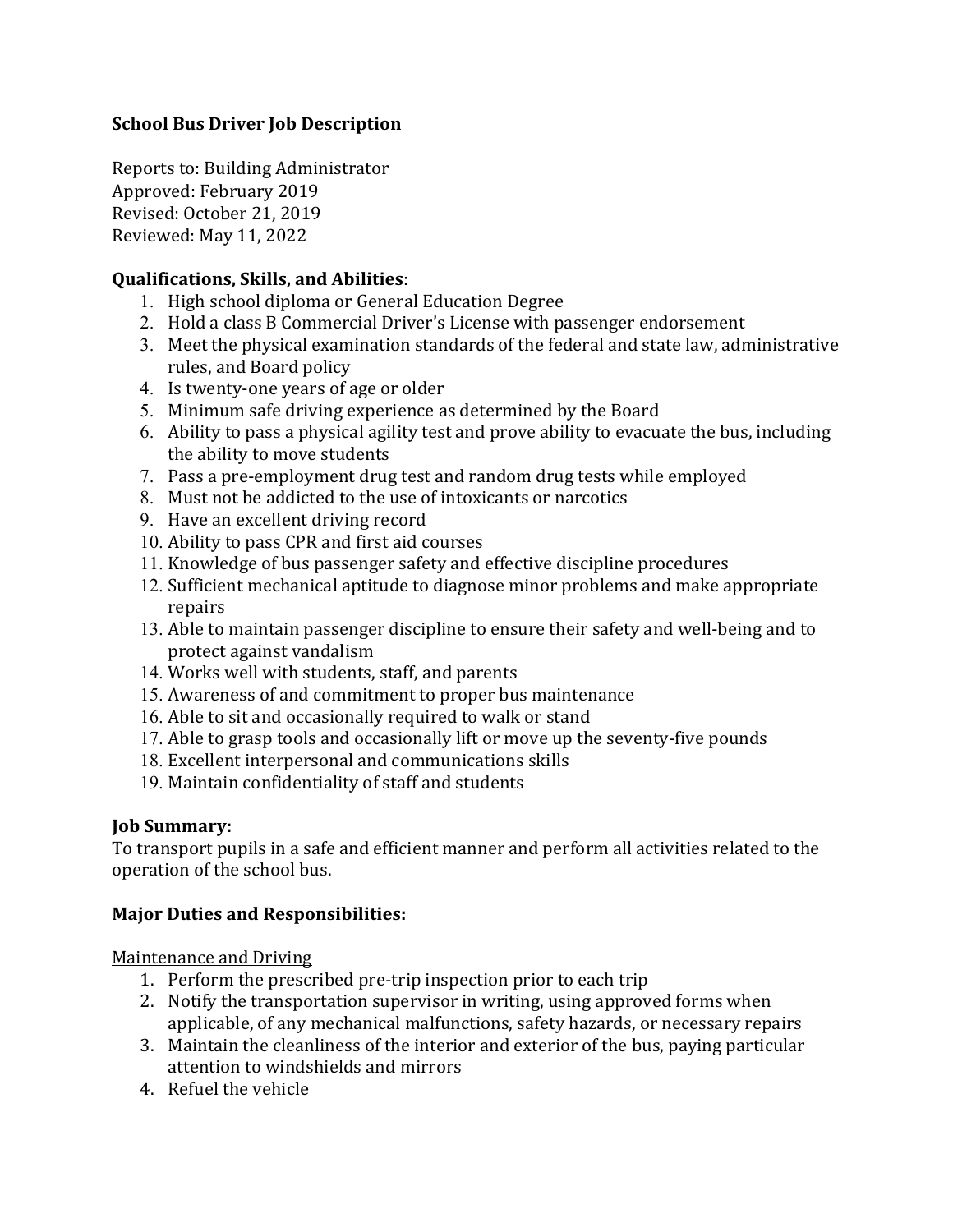- 5. Perform light maintenance, such as checking and replacing water, antifreeze, and oil; adding air to the tires; and replacing burned out bulbs as necessary
- 6. Adhere to established routes, designated bus stops, and the assigned schedule
- 7. Obey all federal and state law, administrative rules, and Board policy pertaining to traffic regulations and school bus safety
- 8. Stop at all railroad crossings and check visually and aurally that it is safe to cross before proceeding
- 9. Report all bus accidents to local school authorities, and reports all accidents and pupil injuries immediately to the building principal and transportation supervisor, and complete required reports
- 10. If ticketed as a result of an accident or traffic stop by police, pay any fines and court costs and attend any driving safety classes ordered by a judge
- 11. Refrain from using cell phones while the bus is turned on or in gear, either to receive calls or to make calls
- 12. Report all information necessary for vehicles violating the "Stop Arm Law"
- 13. Attend any required training and demonstrate driving proficiency

Interacting with Students

- 1. Transport only authorized pupils and ensure that all students have left the bus at the end of the route
- 2. Abide by all federal and state law, administrative rules, and Board policy when loading and unloading passengers
- 3. Unload passengers' seat by seat
- 4. Maintain discipline on the bus and write up students that violate rules
- 5. Require all students to remain seated when bus is in motion
- 6. Do not allow students to consume soda, food, or gum on the bus
- 7. Participate in emergency evacuation drills in accordance with federal and state law, administrative rules, and Board policy and instruct passengers regarding safety regulations and other bus rules

## **Other**

- 1. Maintain records as assigned by the principal and/or supervisor
- 2. Abide by all federal and state law, administrative rules, and Board policy
- 3. Know and follow school district policy and the chain of command
- 4. Interact with students, parents, staff, and others in a positive manner
- 5. Keep immediate supervisor informed of activities and issues that may arise
- 6. Assume responsibility for his or her continuing professional growth and development through such efforts as attendance at inservices
- 7. Seek assistance should emergencies arise
- 8. Represent the school district in a positive manner
- 9. Know and follow school district policy and chain of command
- 10. Perform other duties as assigned

# **Evaluation:**

Performance of this position will be evaluated annually by the Building Administrator in conformance with federal and state law, administrative rules, and Board policy.